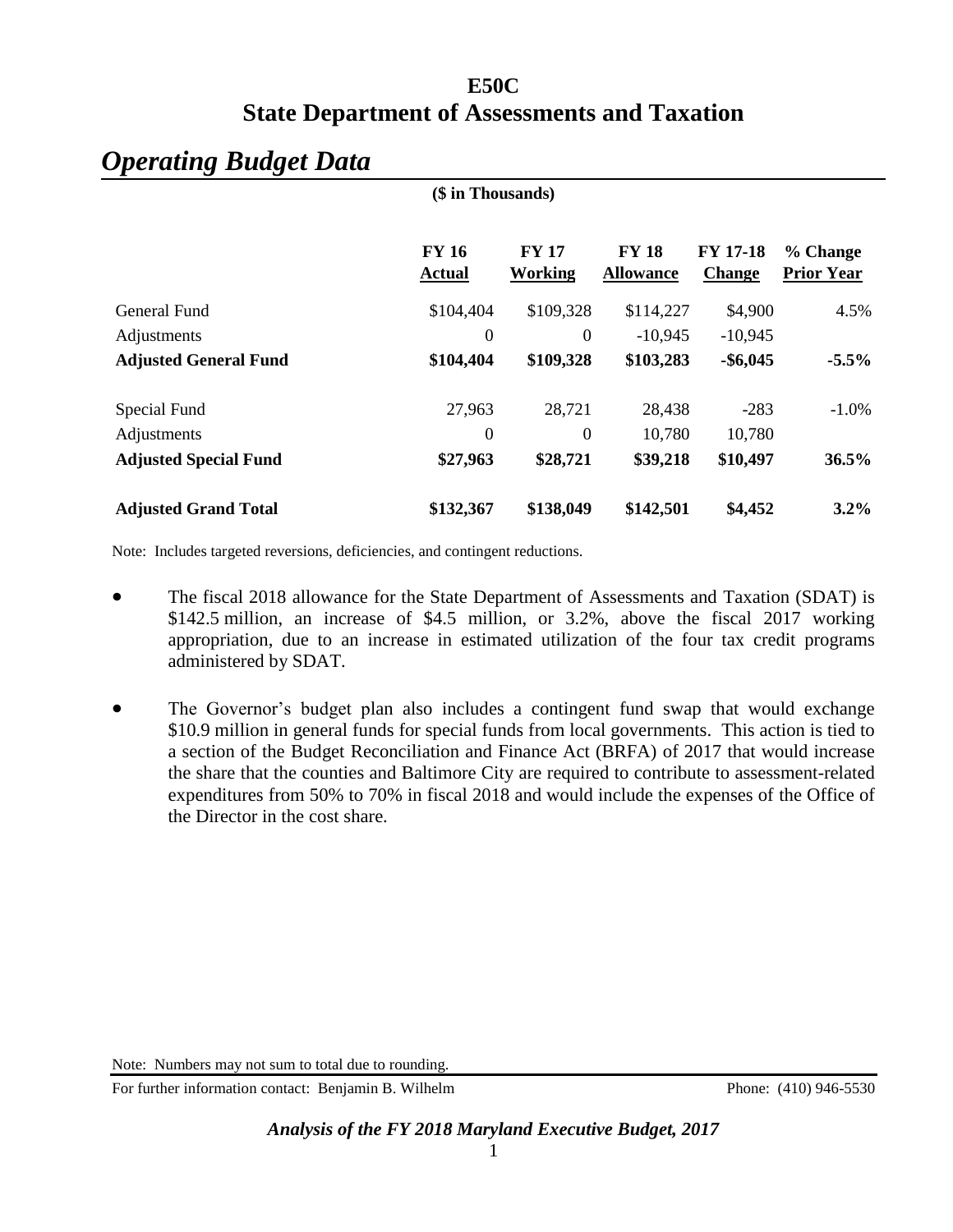|                                                 | <b>FY 16</b><br><b>Actual</b> | <b>FY 17</b><br><b>Working</b> | <b>FY 18</b><br><b>Allowance</b> | <b>FY 17-18</b><br><b>Change</b> |  |  |  |  |
|-------------------------------------------------|-------------------------------|--------------------------------|----------------------------------|----------------------------------|--|--|--|--|
| <b>Regular Positions</b>                        | 615.30                        | 595.30                         | 592.30                           | $-3.00$                          |  |  |  |  |
| <b>Contractual FTEs</b>                         | 14.05                         | 15.40                          | 15.40                            | 0.00                             |  |  |  |  |
| <b>Total Personnel</b>                          | 629.35                        | 610.70                         | 607.70                           | $-3.00$                          |  |  |  |  |
| <b>Vacancy Data: Regular Positions</b>          |                               |                                |                                  |                                  |  |  |  |  |
| Turnover and Necessary Vacancies, Excluding New |                               |                                |                                  |                                  |  |  |  |  |
| Positions                                       |                               | 35.77                          | 6.04%                            |                                  |  |  |  |  |
| Positions and Percentage Vacant as of 12/31/16  |                               | 66.00                          | 11.09%                           |                                  |  |  |  |  |

# *Personnel Data*

- The fiscal 2018 allowance includes 592.3 regular positions, a decrease of 3.0 positions below the fiscal 2017 working appropriation. The abolished positions are:
	- 1.0 long-term vacant position in the Office of the Director; and
	- 2.0 vacant information technology (IT) positions that are no longer needed by SDAT due to the ongoing realignment of IT functions with the Department of Information Technology.
- The fiscal 2018 allowance also includes 15.4 contractual full-time equivalents, the same as fiscal 2017.
- Administration action under Section 20 of the fiscal 2017 budget bill abolished 15.0 additional vacant positions in this agency. Those reductions are reflected in the fiscal 2017 working appropriation.
- The turnover expectancy for this agency is 6.04%, which requires 35.8 vacancies. As of December 31, 2016, the agency had a total of 66.0 vacant regular positions and a vacancy rate of 11.09%. The agency reports that it is actively recruiting and hiring, and that the vacancy rate is declining.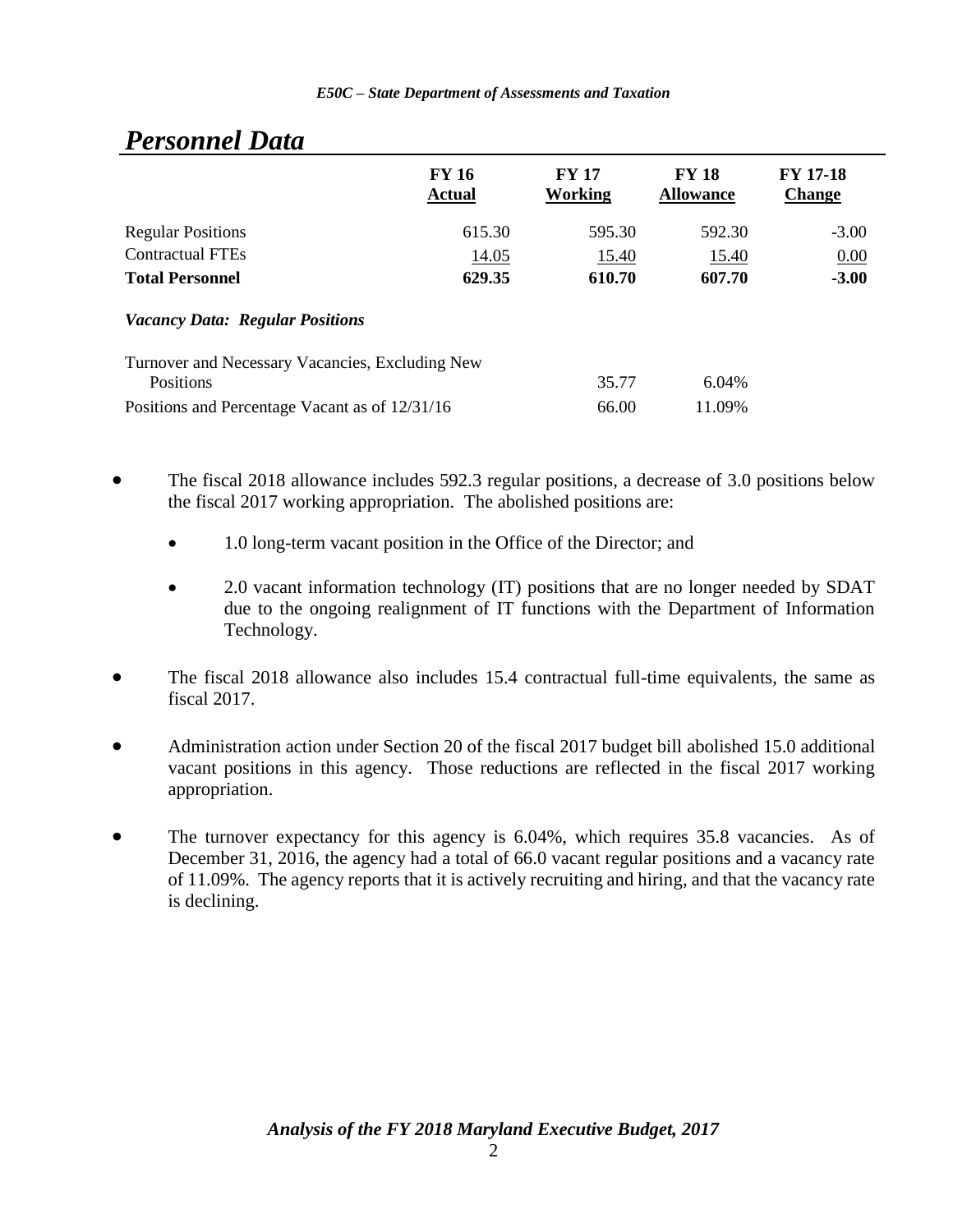# *Analysis in Brief*

## **Major Trends**

*Assessment Metrics Steady:* The performance of SDAT is measured based on the accuracy of the agency's assessments relative to actual sale prices. In fiscal 2016, the SDAT assessment-to-sales ratio was 93.5%, within the agency's 90.0% to 110.0% target range. Additional measures for bias in assessments within geographic areas and by assessed value, both remained well within agency targets.

*Electronic Filing Continues to Grow as Part of Broader Customer Service Initiative:* SDAT is working to improve customer experiences by increasing its online presence and changing processes in the agency's Charter Unit. These initiatives are relatively new, but they are starting to show progress. **The Department of Legislative Services (DLS) recommends that SDAT discuss its customer service initiatives with the budget committees. DLS further recommends that the agency develop additional metrics to track the efficiency of the Charter Unit and customer satisfaction with the agency. The agency should include this information in future Managing for Results submissions.**

### **Issues**

*Administration Calls for Increased Local Cost Share:* A provision in the BRFA of 2017 would increase the share of assessment expenses local jurisdictions are required to pay from 50% under current law to 70% in fiscal 2018 and to 90% in fiscal 2019 and thereafter. In fiscal 2018 this would increase local costs by \$10.8 million. While local jurisdictions receive the large majority of property tax revenue, it would be unwise to relieve the State of most responsibility for these costs while it has authority to set the budget. DLS will recommend against adoption of the BRFA provision. **DLS recommends that the agency comment on any impact to agency operations that may be created by the proposed fund swap, and whether this change would affect its relationship with local jurisdictions.**

*Assessor Shortage Challenges Agency Operations:* Under the Tax – Property Article, SDAT is required to conduct physical inspections and assessments of each property in the State every three years. At no time in the last 40 years has the agency had sufficient staff to meet this mandate. According to a 2015 report by SDAT, the agency would need 204 additional assessors to conduct these assessments above the 263 accessor positions currently authorized. **DLS recommends that the agency comment on the impact of understaffing in its assessment offices and discuss strategies it could employ to hire more assessors or increase the efficiency of its existing workforce.**

### **Recommended Actions**

1. Concur with Governor's allowance.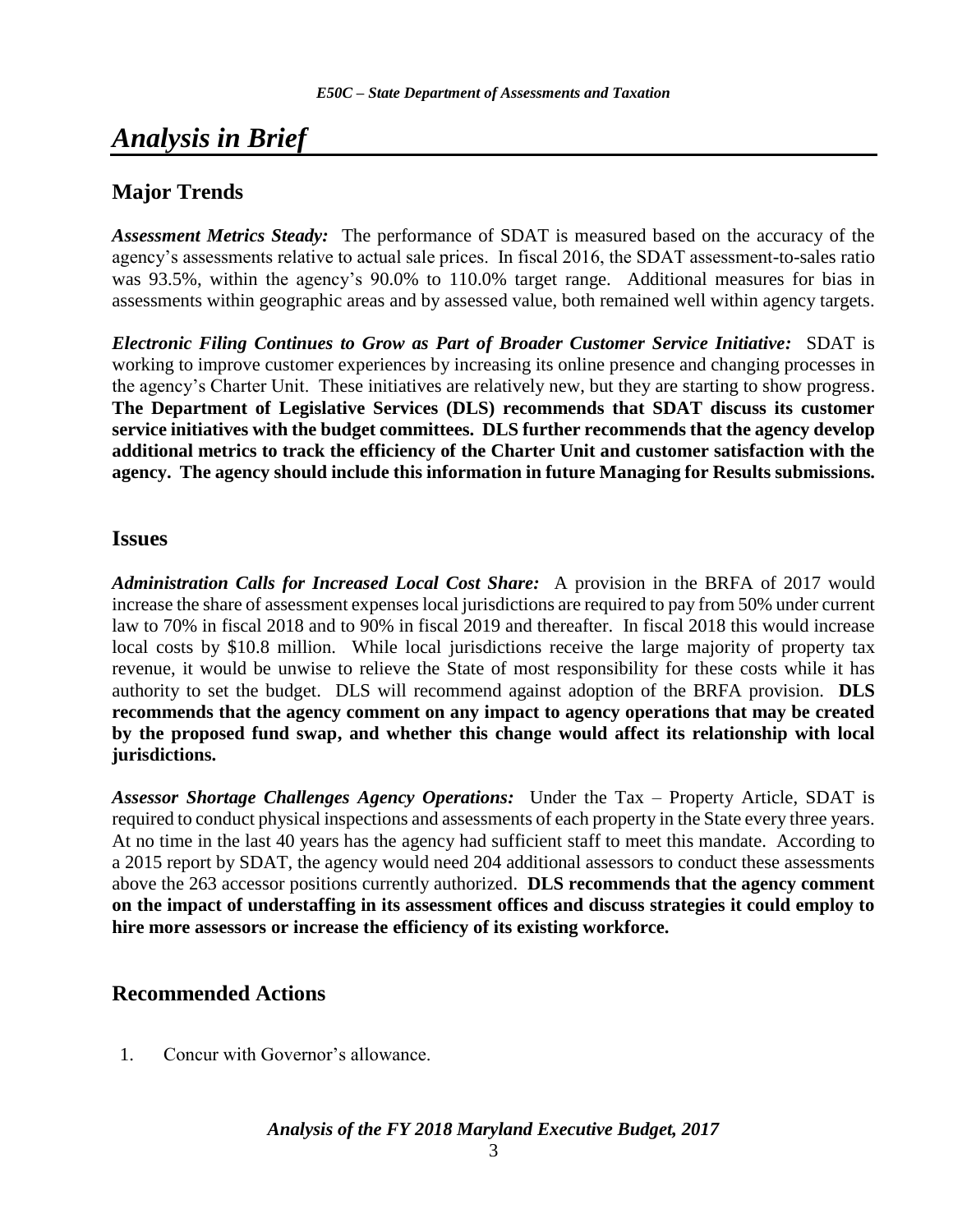*E50C – State Department of Assessments and Taxation*

*Analysis of the FY 2018 Maryland Executive Budget, 2017*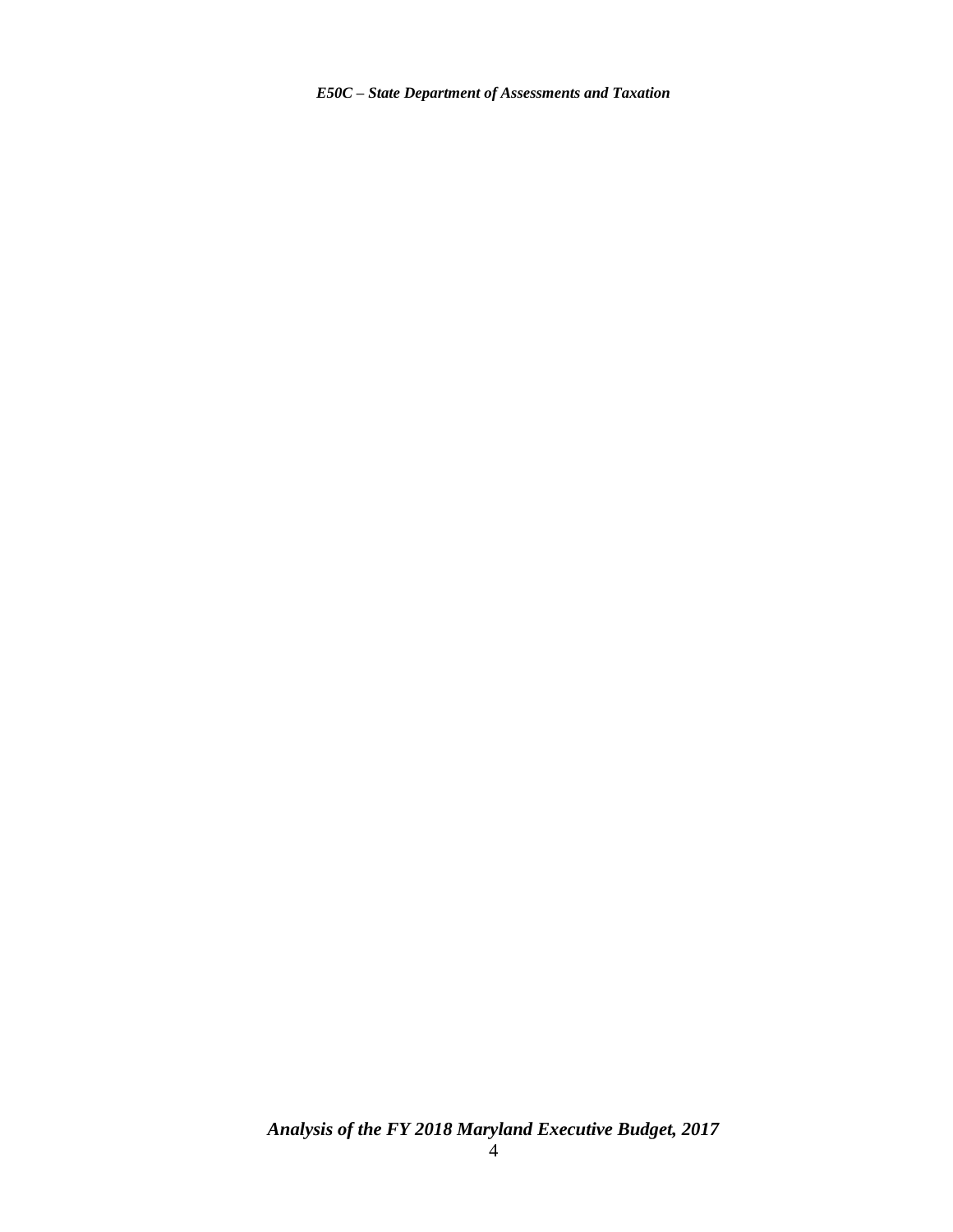# **E50C State Department of Assessments and Taxation**

# *Operating Budget Analysis*

### **Program Description**

The State Department of Assessments and Taxation (SDAT) supervises the assessment of all property in the State. The department performs assessments on one-third of all real property and all personal property in the State every year and certifies to the local taxing authorities the assessment of every piece of property. The department also administers four tax credit programs: the Homeowners' Property Tax Credit Program, the Renters' Tax Credit Program, the Base Realignment and Closure (BRAC) Revitalization and Incentive Zone Tax Credit Program, and the Urban Enterprise Zone Tax Credit Program. The homeowners' and renters' programs provide property tax relief to all eligible homeowners and renters. The BRAC zone program provides tax-related financial incentives to local governments by providing State support for property tax increases on qualifying properties located in BRAC zones. The Urban Enterprise Zone Tax Credit Program reimburses local governments for property tax credits given to businesses that are located in or expand into enterprise zones. The department collects public service franchise taxes and assesses all public utility companies in the State. It also serves as the filing place for businesses operating in the State. The department registers companies, corporations, and partnerships in Maryland and generates certificates and certified documents. The various forms that businesses must file with the department are available to the public for inspection.

The goals of the department are to provide a consistently accurate property valuation system; run efficient and effective programs for property tax relief and business services; and operate convenient and professional facilities.

### **Performance Analysis: Managing for Results**

### **1. Assessment Metrics Steady**

Property assessments are a sensitive and sometimes volatile issue for property owners. SDAT strives to provide accurate and fair assessments. SDAT measures appraisal accuracy as the degree to which properties are appraised at market value, as defined by professional standards published by the International Association of Assessing Officers (IAAO). There are three measures, as detailed below.

The assessment-to-sales ratio (ASR) is a ratio of the assessed value to the sales price of the property. The closer the ratio is to 100.0%, the closer the assessment is to the sales prices. A ratio over 100.0% indicates that assessments were higher, and a ratio under 100.0% indicates that assessments were lower than market values. The IAAO range for acceptable performance for the ASR is 90.0% to 110.0%. As illustrated in **Exhibit 1**, the department's fiscal 2016 ASR was 93.5%, an increase from an ASR of 93.4% in fiscal 2015 and 92.3% in fiscal 2014. The low ASRs of recent years were caused

*Analysis of the FY 2018 Maryland Executive Budget, 2017*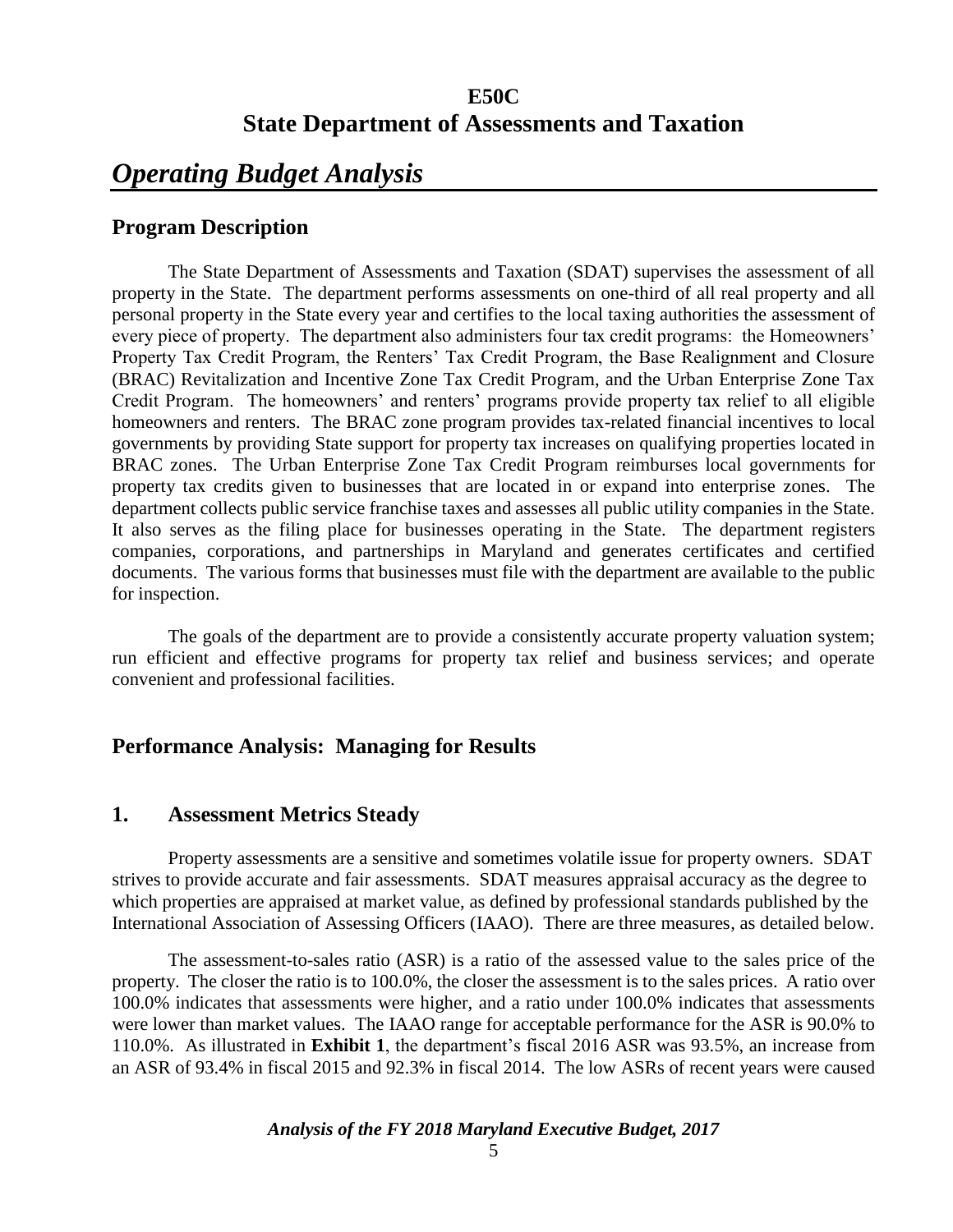by volatility of the housing market. According to SDAT, lingering foreclosures have affected the market in certain regions of the State. As the market continues to stabilize and improve, the ASR should move toward 100.0%.

The department is also performing within its targets for the remaining two measures. The coefficient of dispersion (COD) measures how close individual ASRs are to the median ASR for an area. A large COD indicates a wide range of assessment values in a particular area. The lower the COD, the more closely the ASRs are to the median ASR value; a COD under 15.0 is considered acceptable. The COD for SDAT in fiscal 2016 was 10.0, the same as in fiscal 2015. The third measure is the price-related differential (PRD). The PRD measures bias in the ASR. A bias is when the assessments for the assessed properties are higher or lower than it should be, based on the ASR. The ideal PRD is 1.0, indicating unbiased assessments. A PRD in excess of 1.0 indicates underestimated appraisals for high-dollar properties, and a PRD less than 1.0 indicates underestimated appraisals for low-dollar properties. The PRD for SDAT in fiscal 2016 is 1.0, the same as fiscal 2015.

### **Exhibit 1 Accuracy Measures Fiscal 2011-2017 Est.**

**2017**

| <b>Measure</b>             | <u>Goal</u>    | 2011   | 2012  | 2013          | 2014          | 2015  | 2016   | 2017<br><u>Est.</u> |
|----------------------------|----------------|--------|-------|---------------|---------------|-------|--------|---------------------|
| Assessment-to-sales Ratio  | 90.00%-110.00% | 90.00% |       | 93.10% 91.30% | 92.30% 93.40% |       | 93.50% | 94.00%              |
| Coefficient of Dispersion  | $=< 15.00$     | 10.00  | 10.27 | 10.22         | 9.42          | 10.00 | 10.00  | 10.00               |
| Price-related Differential | $0.98 - 1.03$  | 1.00   | 1.03  | 1.01          | 1.02          | 1.01  | 1.00   | 1.00                |

Source: Department of Budget and Management

### **2. Electronic Filing Continues to Grow as Part of Broader Customer Service Initiative**

SDAT is in the process of modernizing its internal and public-facing information technology (IT) systems and creating online options for more of its filings, especially in the Charter Unit, which handles business registrations and related filings. As shown in **Exhibit 2**, a large percentage of the new business registrations and good standing certificates are filed electronically rather than in person at SDAT's Charter Unit in Baltimore City. While the percentage of Good Standing Certificates filed electronically slipped in 2015, other online filings increased, a trend that is expected to continue.

The agency's effort to increase its electronic presence is connected to a larger effort to improve customer service. In fiscal 2016 and 2017, the Charter Unit has reviewed its business practices and made changes that have cut the time it takes to process and approve many documents in half. The

#### *Analysis of the FY 2018 Maryland Executive Budget, 2017*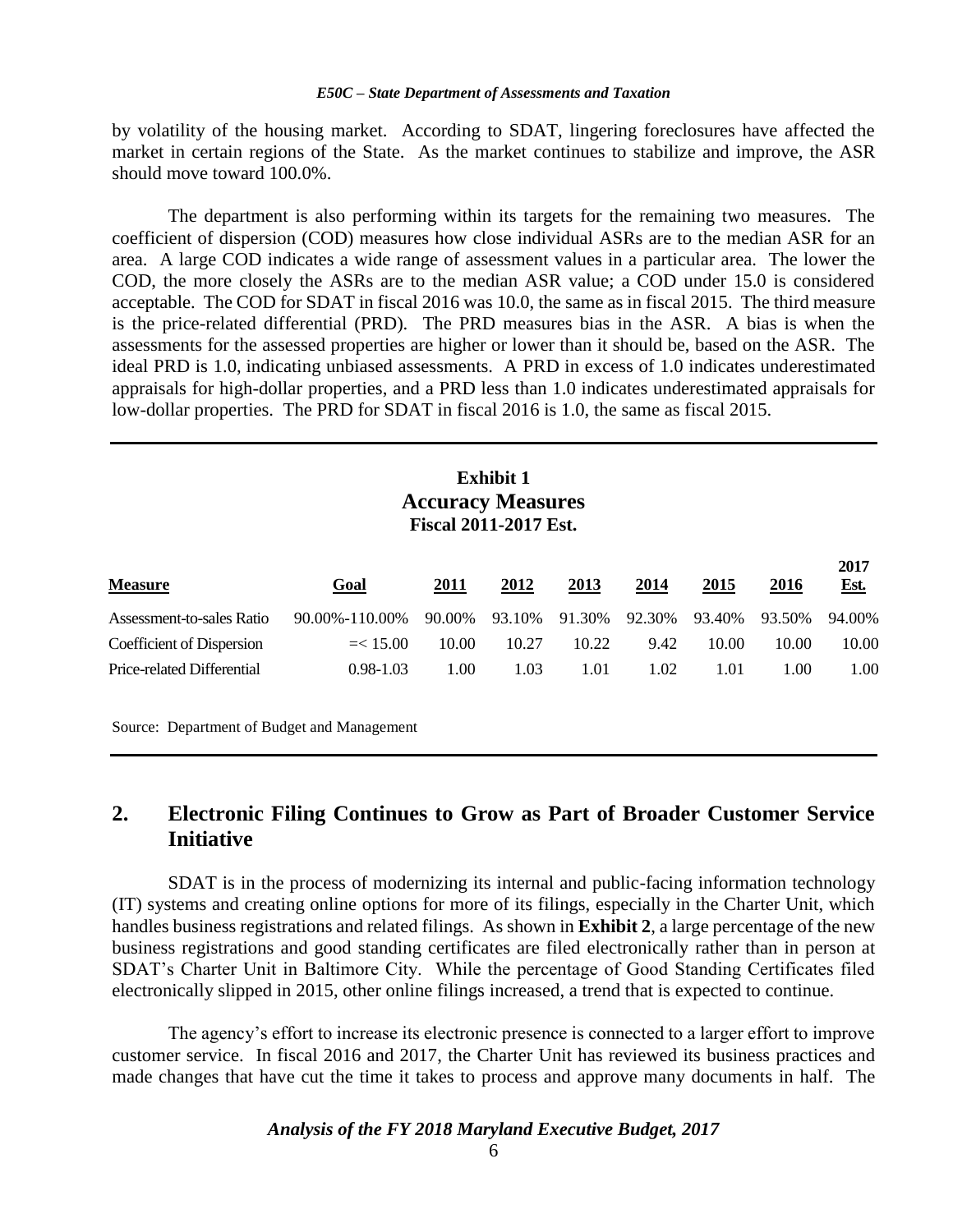#### *E50C – State Department of Assessments and Taxation*

fiscal 2018 allowance includes funds to increase customer service training across SDAT and improve the agency's website. **The Department of Legislative Services (DLS) recommends that SDAT discuss its customer service initiatives with the committees. DLS further recommends that the agency develop additional metrics to track the efficiency of the Charter Unit and customer satisfaction with the agency. The agency should include this information in future Managing for Results submissions.**

### **Exhibit 2 Utilization of Electronic Documents Fiscal 2014-2016 Est.**

|                                 | 2014 Actual | 2015 Actual | 2016 Est. |
|---------------------------------|-------------|-------------|-----------|
| New Business Registrations      | 81,414      | 70.266      | 80,000    |
| Percentage Filed Electronically | 22.5%       | 43.3%       | 50.0%     |
| Good Standing Certificates      | 43,839      | 60,387      | 70,000    |
| Percentage Filed Electronically | 86.8%       | 72.0%       | 80.0%     |

Source: Department of Budget and Management

### **Fiscal 2017 Actions**

### **Cost Containment**

On November 2, 2016, the Board of Public Works approved a cost containment action that eliminated a total of \$82.3 million from the fiscal 2017 general fund appropriation. For SDAT, the impact of this action was a reduction of \$3.4 million for the Homeowner's Tax Credit based on an updated usage estimate. After the action, a total of \$60.0 million remains appropriated for this purpose, which is anticipated to be sufficient to cover the cost of the program.

### **Section 20 Position Abolitions**

Section 20 of the fiscal 2017 budget bill authorized the Governor to abolish a total of 657 vacant positions across the Executive Branch and reduce the fiscal 2017 general fund appropriation by \$25 million. Based on this authority, the Administration abolished a total of 15 vacant positions in SDAT and reduced the agency's appropriation by a total of \$240,000, including \$140,000 in general funds. DLS estimates that the total impact of this action in fiscal 2018 is \$788,426.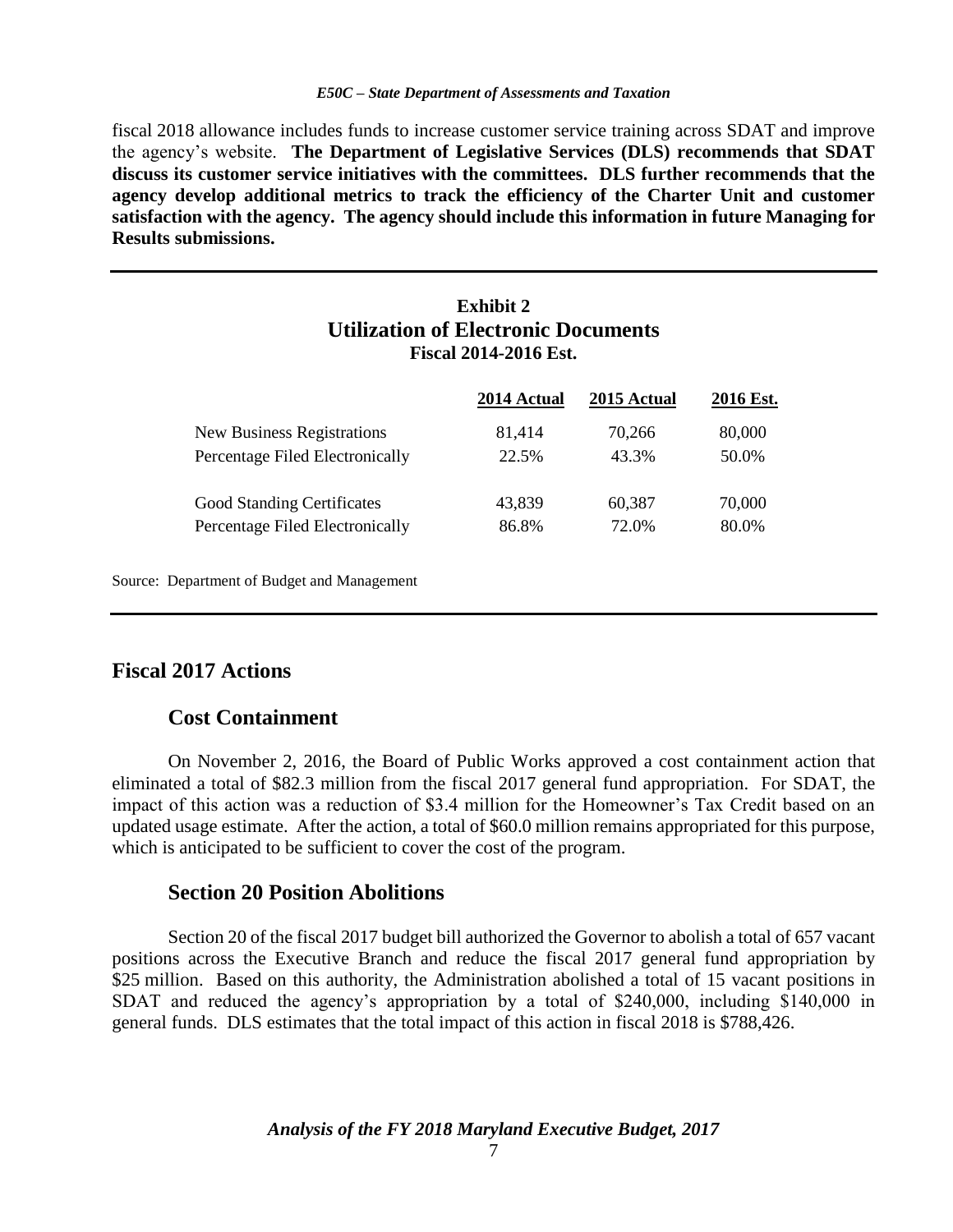### **Proposed Budget**

As shown in **Exhibit 3**, the fiscal 2018 allowance for SDAT is \$142.5 million, net of back of the bill reductions, an increase of \$4.5 million, or 3.2%, above the fiscal 2017 working appropriation. This increase is attributable to higher than anticipated utilization of tax credit programs and is partially offset by decreased personnel expenditures. While Exhibit 3 does reflect a contingent fund swap based on a provision in the Budget Reconciliation and Financing Act (BRFA) of 2017 that would exchange general for special funds, it has no impact on the agency's total allowance.

**Exhibit 3**

| <b>Proposed Budget</b><br><b>State Department of Assessments and Taxation</b><br>(\$ in Thousands) |                               |                               |              |          |  |  |  |
|----------------------------------------------------------------------------------------------------|-------------------------------|-------------------------------|--------------|----------|--|--|--|
| <b>How Much It Grows:</b>                                                                          | <b>General</b><br><b>Fund</b> | <b>Special</b><br><b>Fund</b> | <b>Total</b> |          |  |  |  |
| Fiscal 2016 Actual                                                                                 | \$104,404                     | \$27,963                      | \$132,367    |          |  |  |  |
| Fiscal 2017 Working Appropriation                                                                  | 109,328                       | 28,721                        | 138,049      |          |  |  |  |
| Fiscal 2018 Allowance                                                                              | 103,283                       | 39,218                        | 142,501      |          |  |  |  |
| Fiscal 2017-2018 Amount Change                                                                     | $-$ \$6,045                   | \$10,497                      | \$4,452      |          |  |  |  |
| Fiscal 2017-2018 Percent Change                                                                    | $-5.5\%$                      | 36.5%                         | 3.2%         |          |  |  |  |
| <b>Where It Goes:</b>                                                                              |                               |                               |              |          |  |  |  |
| <b>Personnel Expenses</b>                                                                          |                               |                               |              |          |  |  |  |
|                                                                                                    |                               |                               |              | \$470    |  |  |  |
|                                                                                                    |                               |                               |              | $-48$    |  |  |  |
|                                                                                                    |                               |                               |              | $-189$   |  |  |  |
|                                                                                                    |                               |                               |              | $-309$   |  |  |  |
|                                                                                                    |                               |                               |              | $-548$   |  |  |  |
|                                                                                                    |                               |                               |              | $-946$   |  |  |  |
|                                                                                                    |                               |                               |              | $-1,054$ |  |  |  |
| <b>Tax Credit Programs</b>                                                                         |                               |                               |              |          |  |  |  |
|                                                                                                    |                               |                               |              | 2,695    |  |  |  |
|                                                                                                    |                               |                               |              | 1,295    |  |  |  |
|                                                                                                    |                               |                               |              | 1,087    |  |  |  |

#### *Analysis of the FY 2018 Maryland Executive Budget, 2017*

Homeowners' Property Tax Credit..................................................................................... 115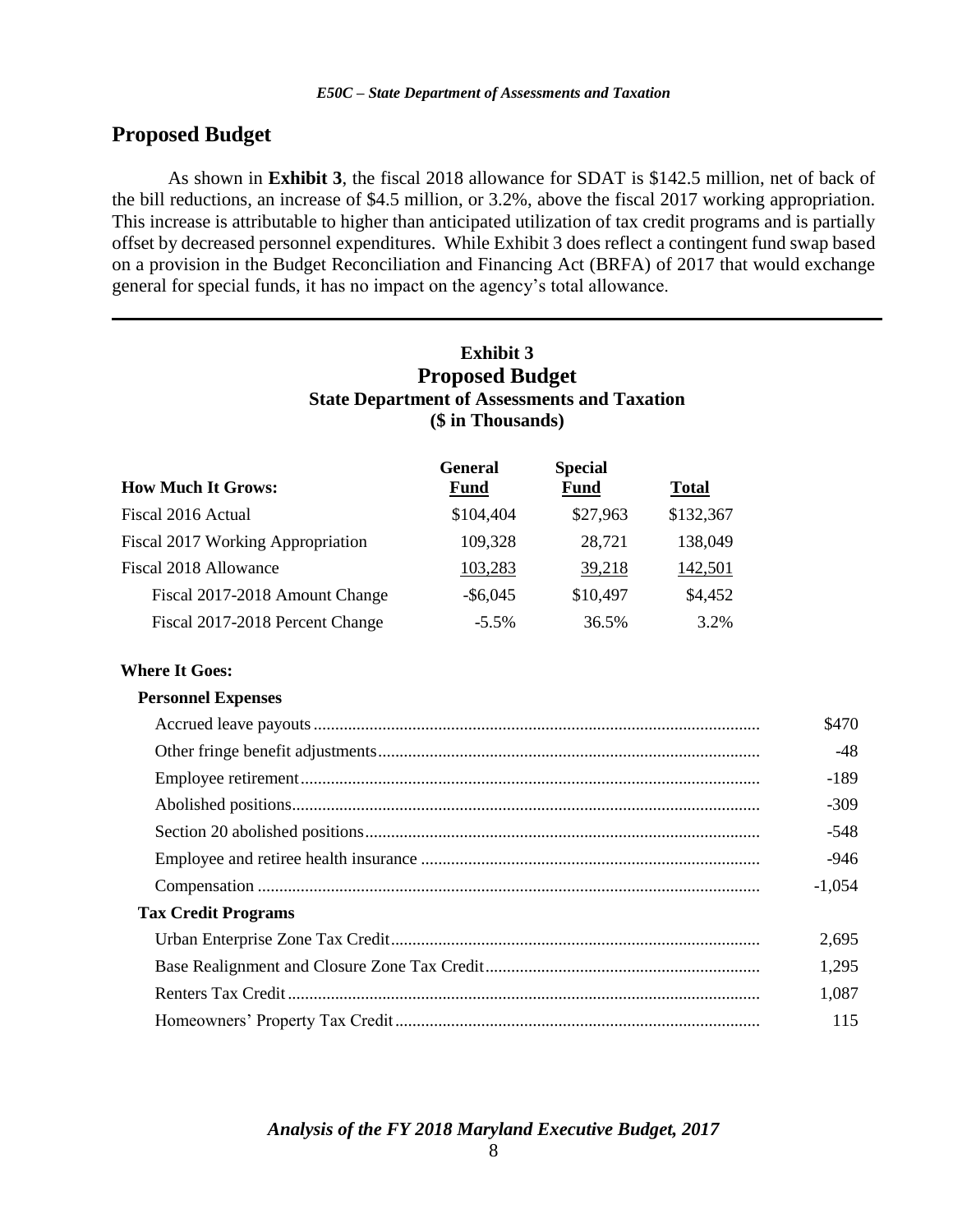#### *E50C – State Department of Assessments and Taxation*

| Where It Goes:       |      |
|----------------------|------|
| <b>Other Changes</b> |      |
|                      | 680  |
|                      | 600  |
|                      | 2.11 |
|                      | 207  |
|                      | 86   |
|                      | 100  |
| Total                |      |

Note: Numbers may not sum to total due to rounding.

### **Across-the-board Reductions**

The fiscal 2018 budget bill includes a \$54.5 million (all funds) across-the-board contingent reduction for a supplemental pension payment. Annual payments are mandated for fiscal 2017 through 2020 if the Unassigned General Fund balance exceeds a certain amount at the close of the fiscal year. This agency's share of these reductions is \$81,843 in general funds and \$82,654 in special funds. This action is tied to a provision in the BRFA of 2017.

### **Personnel**

 $W_1, \ldots, U_n$ 

Personnel expenditures decrease by \$2.6 million. This decrease includes reductions to reflect the total savings realized by the abolishment of 15 positions under Section 20 of the fiscal 2017 budget bill (\$548,426) and the additional 3 positions abolished in the allowance (\$309,410). Other major decreases include -\$1.1 million for compensation due to recent turnover and the hiring of new employees at lower salary steps and -\$946,394 for health insurance. These decreases are partially offset by an increase of \$470,000 for accrued leave payouts.

### **Tax Credit Payments**

Expenditures for tax credit payments increase by \$5.2 million. Urban Enterprise Zone credits increase by \$2.7 million, Base Realignment and Closure Zone Tax Credits increase by \$1.3 million, Renter's Tax Credits increase by \$1.1 million, and Homeowners' Tax Credits increase by \$115,000.

### **Other Changes**

Other significant changes include increases of \$680,000 to improve the agency website and customer help desk and \$600,000 for software upgrades.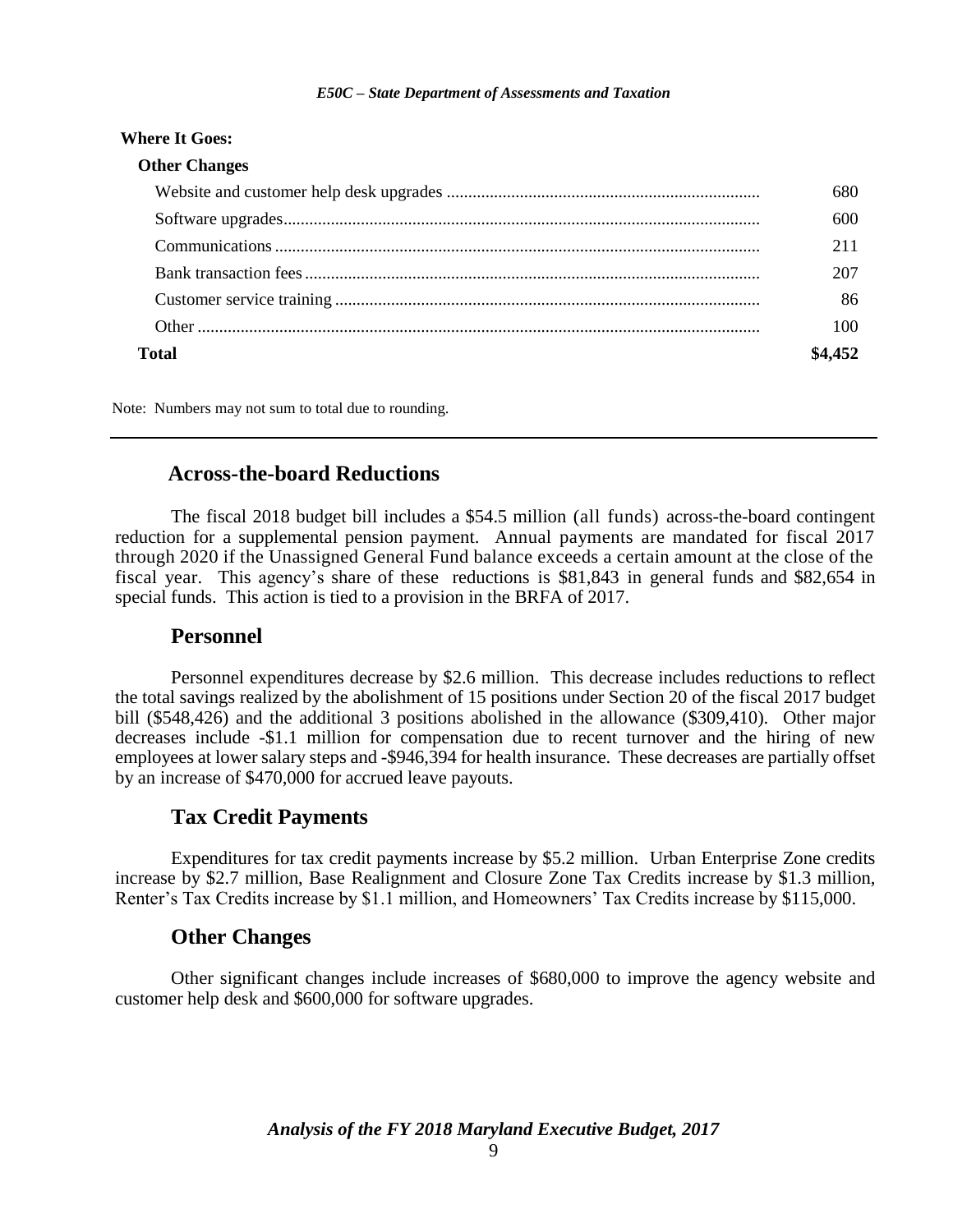## *Issues*

### **1. Administration Calls for Increased Local Cost Share**

The BRFA of 2017 includes a provision that would increase and expand the share of assessment-related expenses paid by the counties and Baltimore City. Under current law, the State and local units evenly split the cost for SDAT's assessment operations and IT. Local jurisdictions calculate property tax bills based on SDAT assessments, charge and collect the taxes, and remit the State share. Local jurisdictions receive the majority of property tax revenue.

Prior to fiscal 2012, the State paid for the entirety of SDAT's operations. For fiscal 2012 and 2013, under a provision in Chapter 397 of 2011 (the BRFA), local jurisdictions were required to cover 90% of expenditures for assessments and IT. The current fifty-fifty split has been in place since fiscal 2014. As shown in **Exhibit 4**, under current law, the local contribution to SDAT is \$21.8 million in fiscal 2018 and the proposed change would increase that by \$10.8 million. In fiscal 2019, when the 90% share would take effect, the cost to the local jurisdictions grows to \$43.2 million.

The adjustment to the cost share proposed in the BRFA would proceed in two steps. First, in fiscal 2018, local governments would be required to pay 70% of the operating expenses for assessments and IT. Additionally, for the first time, operating expenses for the Office of the Director of SDAT would be included in those expenses subject to the local cost share. Second, beginning in fiscal 2019, local jurisdictions would pay 90% of costs for assessments, IT, and the Office of the Director.

While it is true that local jurisdictions are the primary recipients of revenue based on the work of SDAT, this does not necessarily mean it is wise to place the cost burden on those local governments. The State and its citizens benefit from the uniformity in procedures and valuations produced by SDAT as well as the unity of the appeals process. Assessors from all jurisdictions benefit from having greater access to support and other resources that may not be available to them otherwise. As long as budget decisions for SDAT are made at the State level, it is prudent to require the State to pay a large share of these costs to maintain an incentive to make wise budget decisions. For these reasons, DLS will recommend against adoption of this provision in the BRFA.

**DLS recommends that the agency comment on any impact to agency operations that may be created by the proposed fund swap and whether this change would affect its relationship with local jurisdictions.**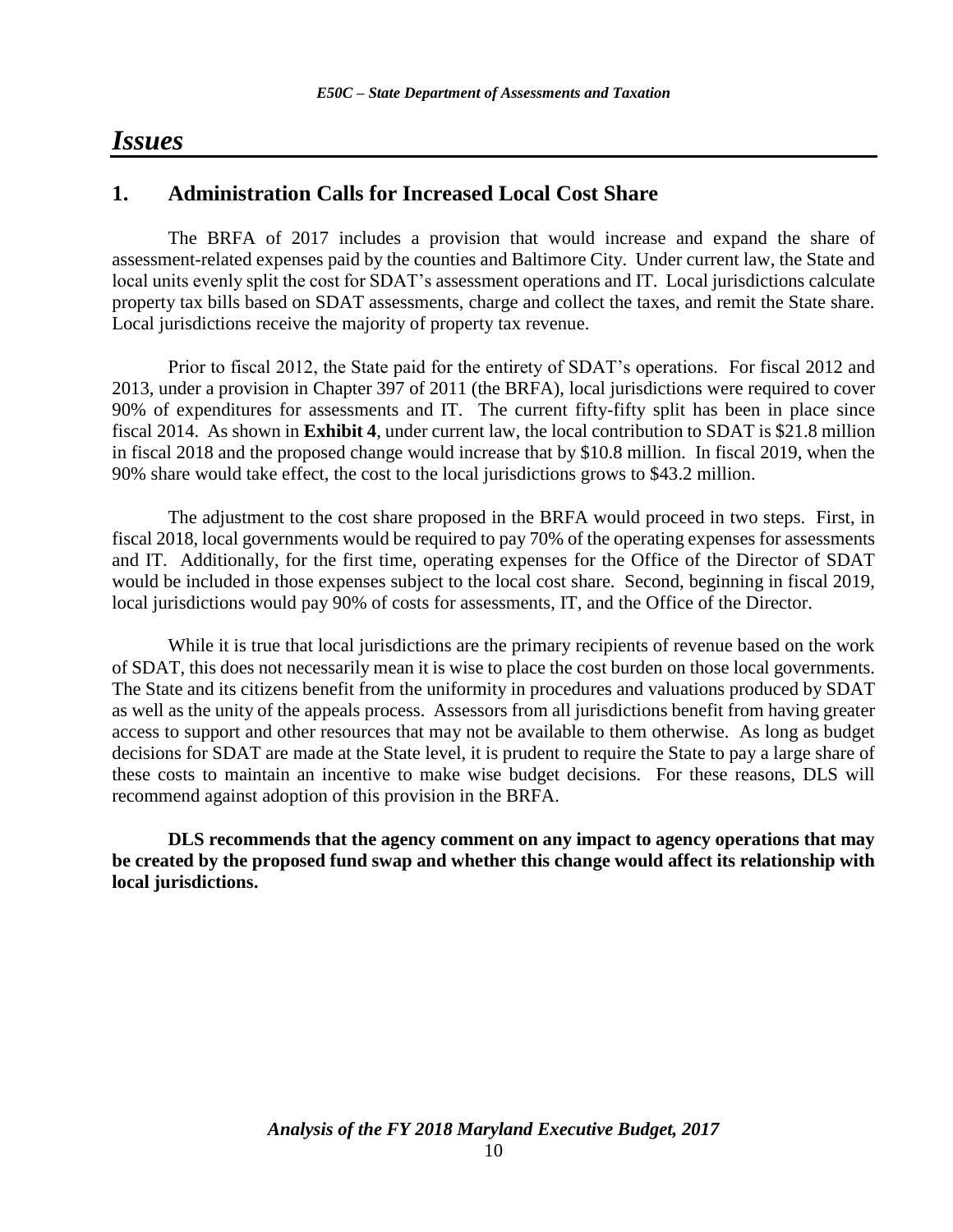### **Exhibit 4 Local Cost Share for Property Assessments Fiscal 2018-2019 Est. (\$ in Millions)**

|                                            | <b>Fiscal 2018</b> |                                       |                              |                       |                                       |                          |                       | <b>Fiscal 2019</b>           |                       |                              |
|--------------------------------------------|--------------------|---------------------------------------|------------------------------|-----------------------|---------------------------------------|--------------------------|-----------------------|------------------------------|-----------------------|------------------------------|
|                                            |                    | <b>Current Law</b><br><b>Proposed</b> |                              |                       | <b>Current Law</b><br><b>Proposed</b> |                          |                       |                              |                       |                              |
|                                            | <b>Allowance</b>   | Local<br><b>Share</b>                 | <b>State</b><br><b>Share</b> | Local<br><b>Share</b> | <b>State</b><br><b>Share</b>          | Est.<br><b>Allowance</b> | Local<br><b>Share</b> | <b>State</b><br><b>Share</b> | Local<br><b>Share</b> | <b>State</b><br><b>Share</b> |
| Office of the Director                     | \$2.9              |                                       | \$2.9                        | \$2.0                 | \$0.9                                 | \$3.1                    |                       | \$3.1                        | \$2.8                 | \$0.3\$                      |
| <b>Real Property Valuation</b>             | 35.5               | \$17.7                                | 17.7                         | 24.8                  | 10.6                                  | 36.5                     | \$18.3                | 18.3                         | 32.9                  | 3.7                          |
| Office of Information Technology           | 4.7                | 2.4                                   | 2.4                          | 3.3                   | 1.4                                   | 4.8                      | 2.4                   | 2.4                          | 4.3                   | 0.5                          |
| <b>Business Property Valuation</b>         | 3.5                | 1.7                                   | 1.7                          | 2.4                   | 1.0                                   | 3.6                      | 1.8                   | 1.8                          | 3.2                   | 0.4                          |
| <b>Subtotal</b>                            | \$46.6\$           | \$21.8\$                              | \$24.7                       | \$32.6                | \$14.0                                | \$48.0                   | \$22.5                | \$25.6                       | \$43.2\$              | \$4.8\$                      |
| Share                                      |                    | 50%                                   | 50%                          | 70%                   | 30%                                   |                          | 50%                   | 50%                          | 90%                   | 10%                          |
| Source: Department of Legislative Services |                    |                                       |                              |                       |                                       |                          |                       |                              |                       |                              |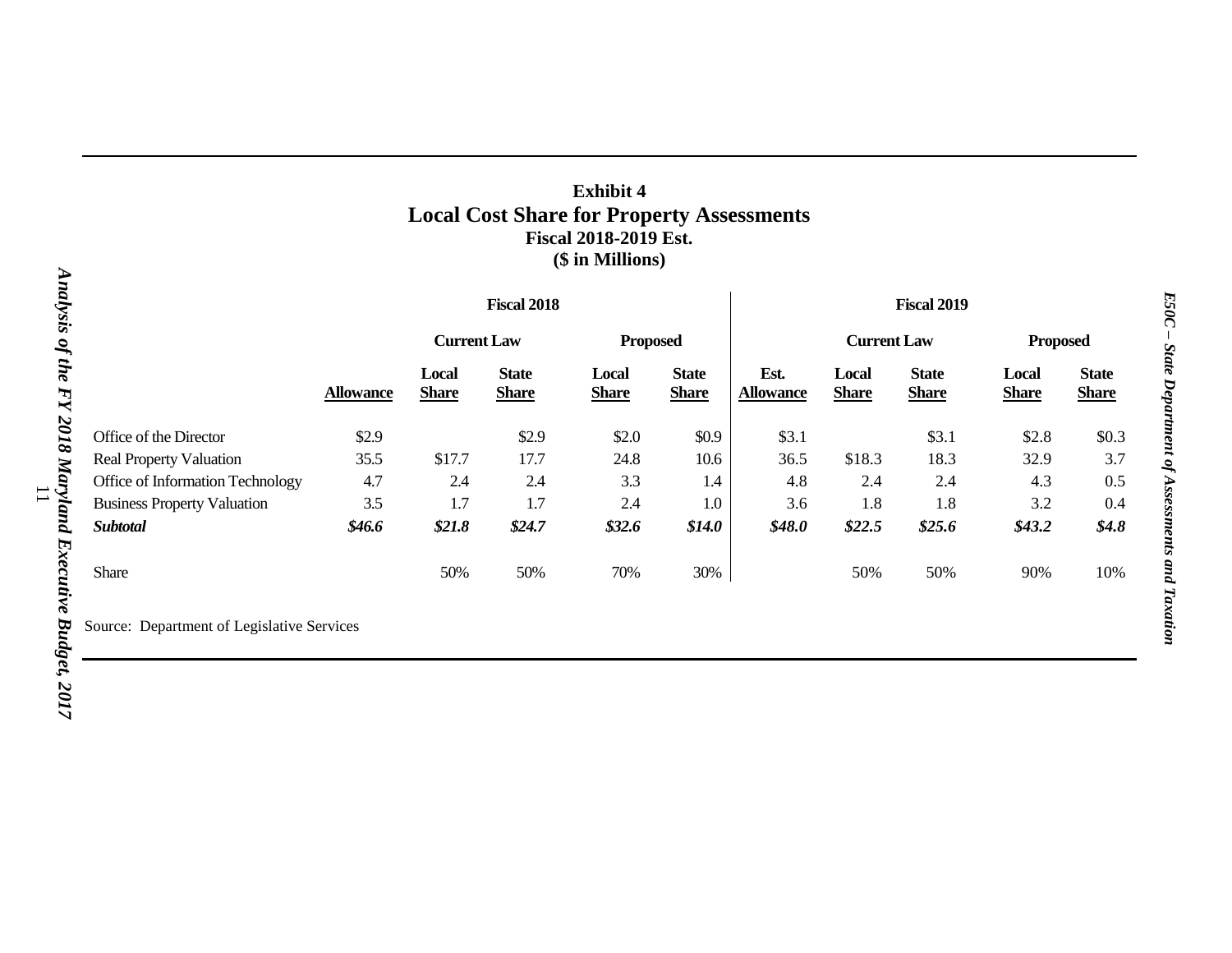### **2. Assessor Shortage Challenges Agency Operations**

Under the Tax – Property Article section 8-104(b)(1), SDAT is tasked with conducting physical inspections and issuing new assessments for each parcel of real property in the State every three years. At no point in the last four decades has SDAT had enough assessors to fulfill this mandate. Instead, SDAT generally only conducts physical inspections when a triggering event (such as the issuance of a building permit or sale) that is likely to impact the value of the property occurs. All properties that are not physically inspected are assessed *en masse*, based on an analysis of known sale values in a particular area. While this method generally produces accurate results, it cannot compare to actual inspections of individual properties.

The Office of Legislative Audits noted this issue in 2013 and was informed by SDAT that this was a longstanding problem driven by understaffing. Agency staff have also reported that SDAT was hit particularly hard by the 2008 recession due to the impact on both the housing market and State government. During the recession, many properties lost value, leading owners to more frequently challenge SDAT's assessments through the State's appeal process. Such appeals are time consuming for the assessors who review assessments and, when necessary, testify before the Property Tax Assessment Appeal Boards and the Maryland Tax Court. Those assessors who remained faced pressure from both directions – they needed to handle more assessments even though the average time per assessment was increasing due to an increased appeal rate. The number of appeals has fallen since the end of the recession, but there are still fewer assessors for more parcels.

In a report prepared by SDAT in 2015, the agency reported that it would need 204 more inspectors to conduct physical inspections on all properties. For comparison, the agency currently has only 263 authorized positions for assessors and supervisory assessors, of which 29 were vacant on December 31, 2016, putting more strain on the staff that is in place. It is unrealistic to propose that SDAT be appropriated sufficient resources to recruit and hire over 200 new assessors (which would cost approximately \$10 million), especially given that the agency has never had enough staffing to meet the letter of its mandate. SDAT should continue to explore other avenues to increase the number of individualized assessments conducted given its financial constraints.

**DLS recommends that the agency comment on the impact of understaffing in its assessment offices and discuss strategies it could employ to hire more assessors or increase the efficiency of its existing workforce.**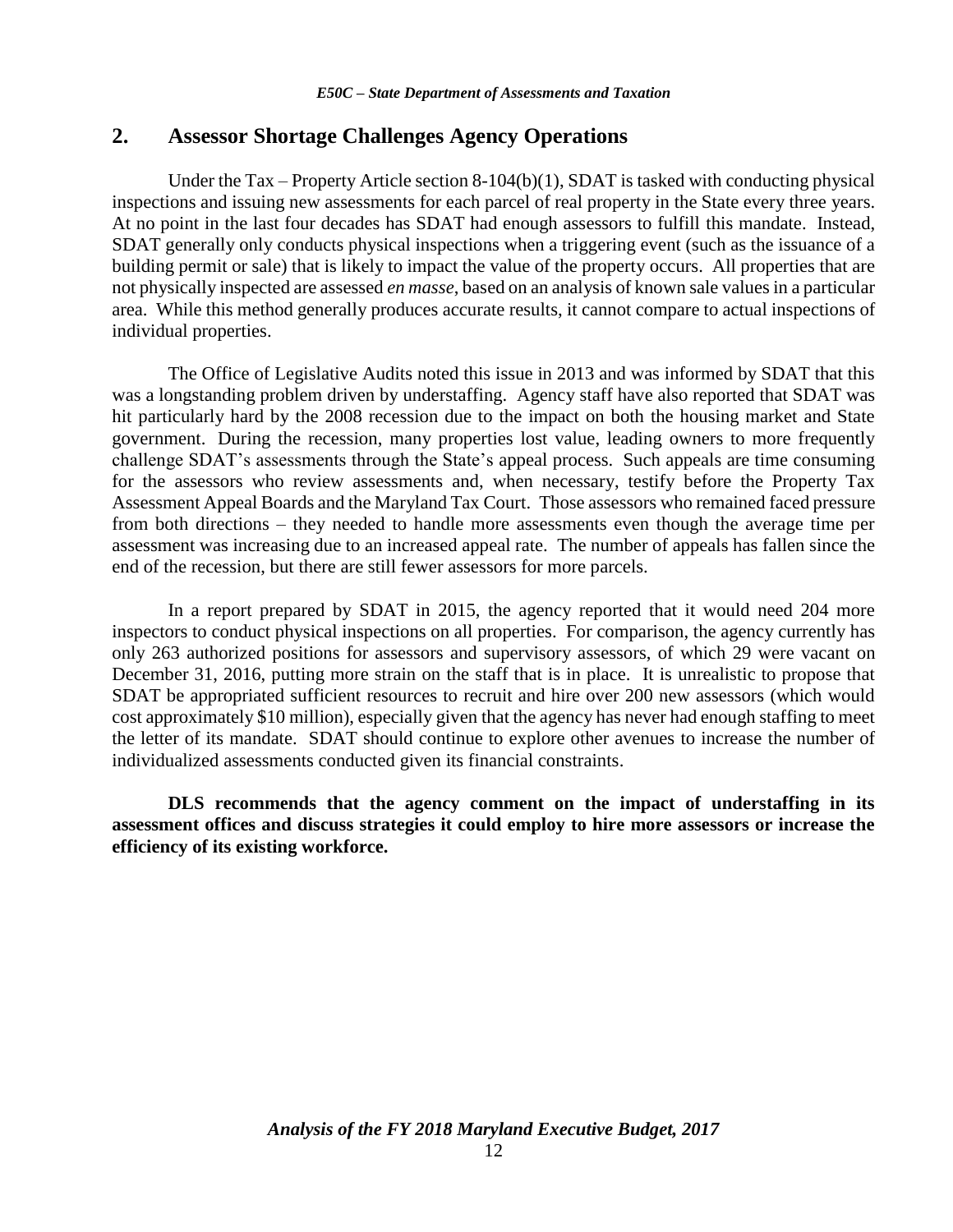# *Recommended Actions*

1. Concur with Governor's allowance.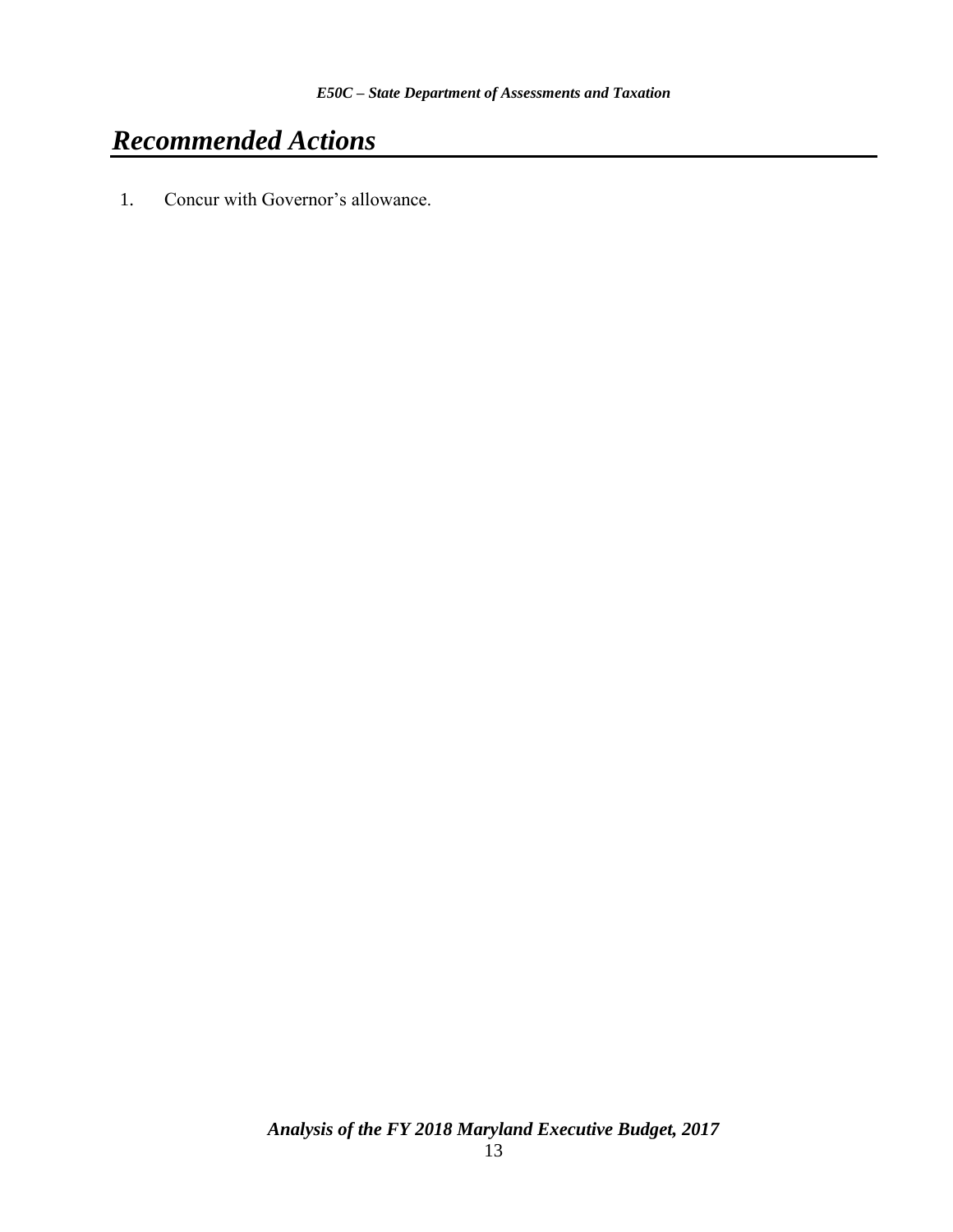### **Appendix 1 Current and Prior Year Budgets (\$ in Thousands) State Department of Assessments and Taxation**

|                                      | General<br>Fund  | <b>Special</b><br><b>Fund</b> | <b>Federal</b><br>Fund | Reimb.<br><b>Fund</b> | <b>Total</b> |
|--------------------------------------|------------------|-------------------------------|------------------------|-----------------------|--------------|
| <b>Fiscal 2016</b>                   |                  |                               |                        |                       |              |
| Legislative<br>Appropriation         | \$107,448        | \$28,794                      | \$0                    | \$0                   | \$136,242    |
| Deficiency<br>Appropriation          | $\boldsymbol{0}$ | 101                           | $\boldsymbol{0}$       | $\boldsymbol{0}$      | 101          |
| <b>Budget</b><br>Amendments          | 378              | 137                           | $\mathbf{0}$           | $\overline{0}$        | 515          |
| Reversions and<br>Cancellations      | $-3,422$         | $-1,069$                      | $\mathbf{0}$           | $\mathbf{0}$          | $-4,491$     |
| <b>Actual</b><br><b>Expenditures</b> | \$104,404        | \$27,963                      | \$0                    | \$0                   | \$132,367    |
| <b>Fiscal 2017</b>                   |                  |                               |                        |                       |              |
| Legislative<br>Appropriation         | \$112,345        | \$28,314                      | \$0                    | \$0                   | \$140,659    |
| Cost<br>Containment                  | $-3,400$         | $\overline{0}$                | $\mathbf{0}$           | $\mathbf{0}$          | $-3,400$     |
| <b>Budget</b><br>Amendments          | 383              | 407                           | $\mathbf{0}$           | $\overline{0}$        | 790          |
| <b>Working</b><br>Appropriation      | \$109,328        | \$28,721                      | \$0                    | \$0                   | \$138,049    |

Note: Does not include targeted reversions, deficiencies, and contingent reductions. Numbers may not sum to total due to rounding.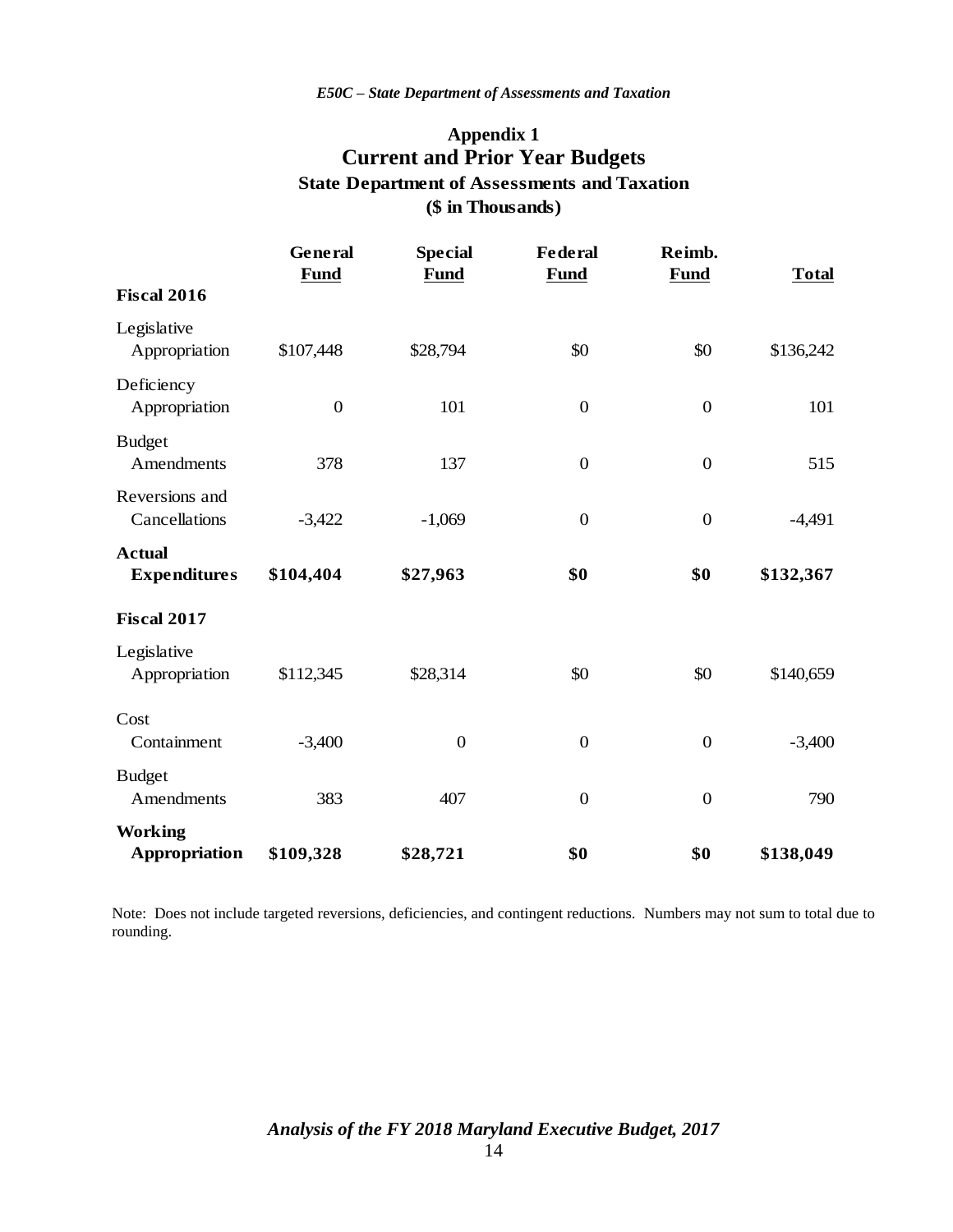### **Fiscal 2016**

The agency finished fiscal 2016 with actual expenditures \$3.9 million below the legislative appropriation. This decrease is attributable to cancellations and reversions totaling \$4.5 million, partially offset by a deficiency appropriation that added \$101,202 and budget amendments totaling \$514,675.

### **General Funds**

Actual general fund expenditures were \$3.0 million below the legislative appropriation. Tax credit payments of \$3.4 million were reverted based on actual program expenditures. Additionally, a budget amended to restore employee salaries added \$378,000.

### **Special Funds**

Actual special fund expenditures were \$831,268 below the legislative appropriation. A total of \$1.1 million in unspent funds, largely from the local cost share for assessments, was canceled. There was an additional decrease of \$233,325 by budget amendment to reduce the local fund appropriation to align with the general fund appropriation. These decreases were partially offset by the following increases:

- a deficiency appropriation added \$101,202 for employee compensation; and
- a budget amendment added \$370,000 to restore employee salaries.

### **Fiscal 2017**

To date, two adjustments have been made to the fiscal 2017 legislative appropriation resulting in a net decrease to the agency's general fund appropriation of \$2,610,000. Action by the Board of Public Works on November 2, 2016, reduced the appropriation by \$3.4 million for the Homeowner's Tax Credit program based on a lower projection of actual expenditures. This decrease is offset by a budget amendment that increased the appropriation by \$789,990 for employee increments.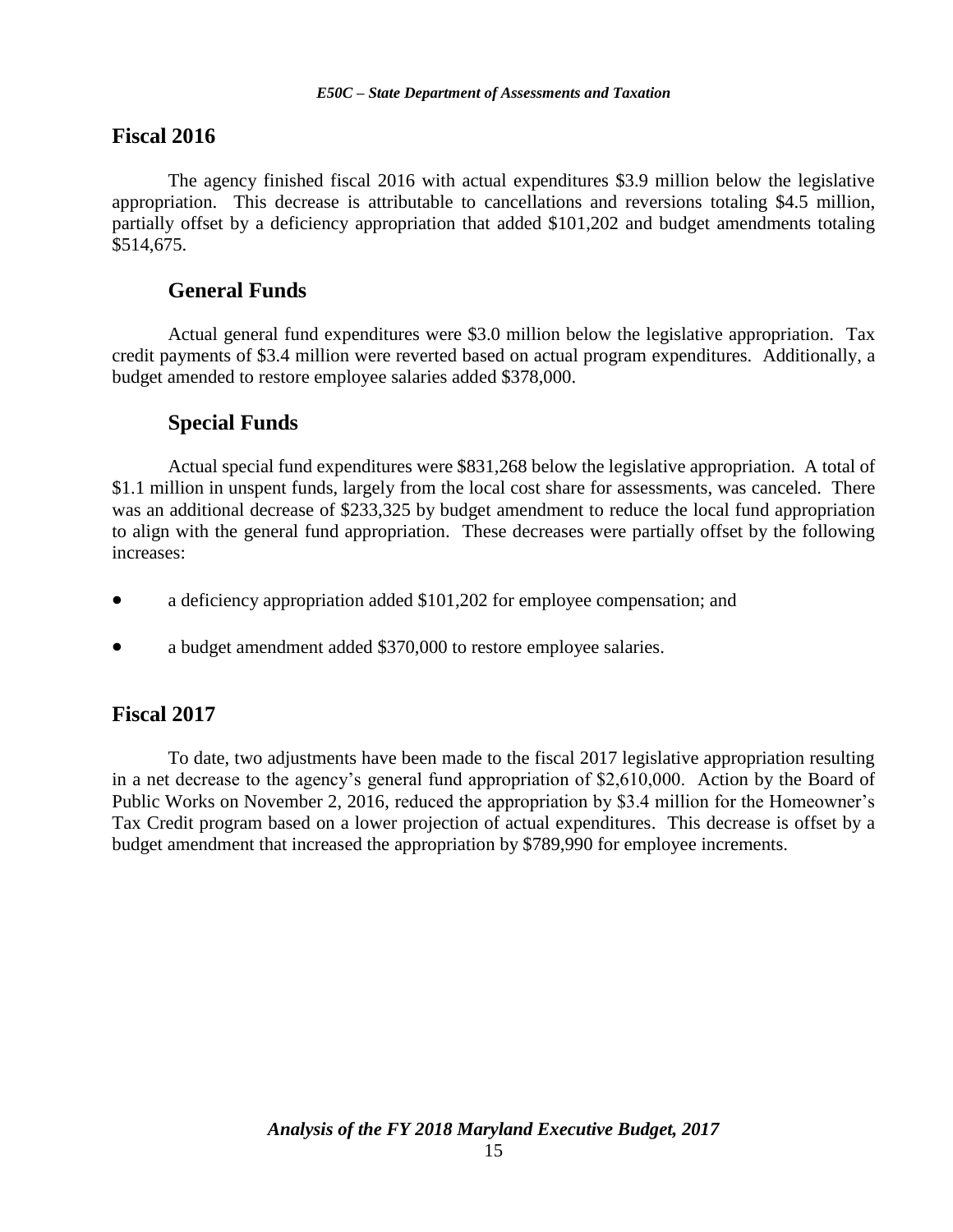#### **Appendix 2 Object/Fund Difference Report State Department of Assessments and Taxation**

| <b>FY 17</b> |                                      |               |                      |                  |                      |               |
|--------------|--------------------------------------|---------------|----------------------|------------------|----------------------|---------------|
|              |                                      | <b>FY 16</b>  | <b>Working</b>       | <b>FY 18</b>     | FY 17 - FY 18        | Percent       |
|              | Object/Fund                          | <b>Actual</b> | <b>Appropriation</b> | <b>Allowance</b> | <b>Amount Change</b> | <b>Change</b> |
|              |                                      |               |                      |                  |                      |               |
|              | <b>Positions</b>                     |               |                      |                  |                      |               |
| 01           | Regular                              | 615.30        | 595.30               | 592.30           | $-3.00$              | $-0.5\%$      |
| 02           | Contractual                          | 14.05         | 15.40                | 15.40            | 0.00                 | $0\%$         |
|              | <b>Total Positions</b>               | 629.35        | 610.70               | 607.70           | $-3.00$              | $-0.5%$       |
|              | <b>Objects</b>                       |               |                      |                  |                      |               |
| 01           | Salaries and Wages                   | \$44,800,571  | \$48,642,916         | \$46,183,249     | $-$ \$ 2,459,667     | $-5.1\%$      |
| 02           | Technical and Spec. Fees             | 138,615       | 362,451              | 447,570          | 85,119               | 23.5%         |
| 03           | Communication                        | 1,299,849     | 1,028,388            | 1,239,643        | 211,255              | 20.5%         |
| 04           | Travel                               | 323,829       | 172,450              | 182,118          | 9,668                | 5.6%          |
| 06           | Fuel and Utilities                   | 25,018        | 25,100               | 26,269           | 1,169                | 4.7%          |
| 07           | <b>Motor Vehicles</b>                | 64,964        | 72,500               | 75,548           | 3,048                | 4.2%          |
| 08           | <b>Contractual Services</b>          | 5,244,250     | 3,363,434            | 4,819,538        | 1,456,104            | 43.3%         |
| 09           | Supplies and Materials               | 208,729       | 149,449              | 207,854          | 58,405               | 39.1%         |
| 10           | Equipment - Replacement              | 461,506       | 161,667              | 206,670          | 45,003               | 27.8%         |
| 11           | Equipment - Additional               | $-5,001$      | 5,000                | 15,000           | 10,000               | 200.0%        |
| 12           | Grants, Subsidies, and Contributions | 78,092,425    | 82,322,000           | 87,514,587       | 5,192,587            | 6.3%          |
| 13           | <b>Fixed Charges</b>                 | 1,711,965     | 1,743,260            | 1,747,556        | 4,296                | 0.2%          |
|              | <b>Total Objects</b>                 | \$132,366,720 | \$138,048,615        | \$142,665,602    | \$4,616,987          | 3.3%          |
| <b>Funds</b> |                                      |               |                      |                  |                      |               |
| 01           | General Fund                         | \$104,404,091 | \$109,327,645        | \$114,227,299    | \$4,899,654          | 4.5%          |
| 03           | Special Fund                         | 27,962,629    | 28,720,970           | 28,438,303       | $-282,667$           | $-1.0%$       |
|              | <b>Total Funds</b>                   | \$132,366,720 | \$138,048,615        | \$142,665,602    | \$4,616,987          | 3.3%          |

Note: Does not include targeted reversions, deficiencies, and contingent reductions.